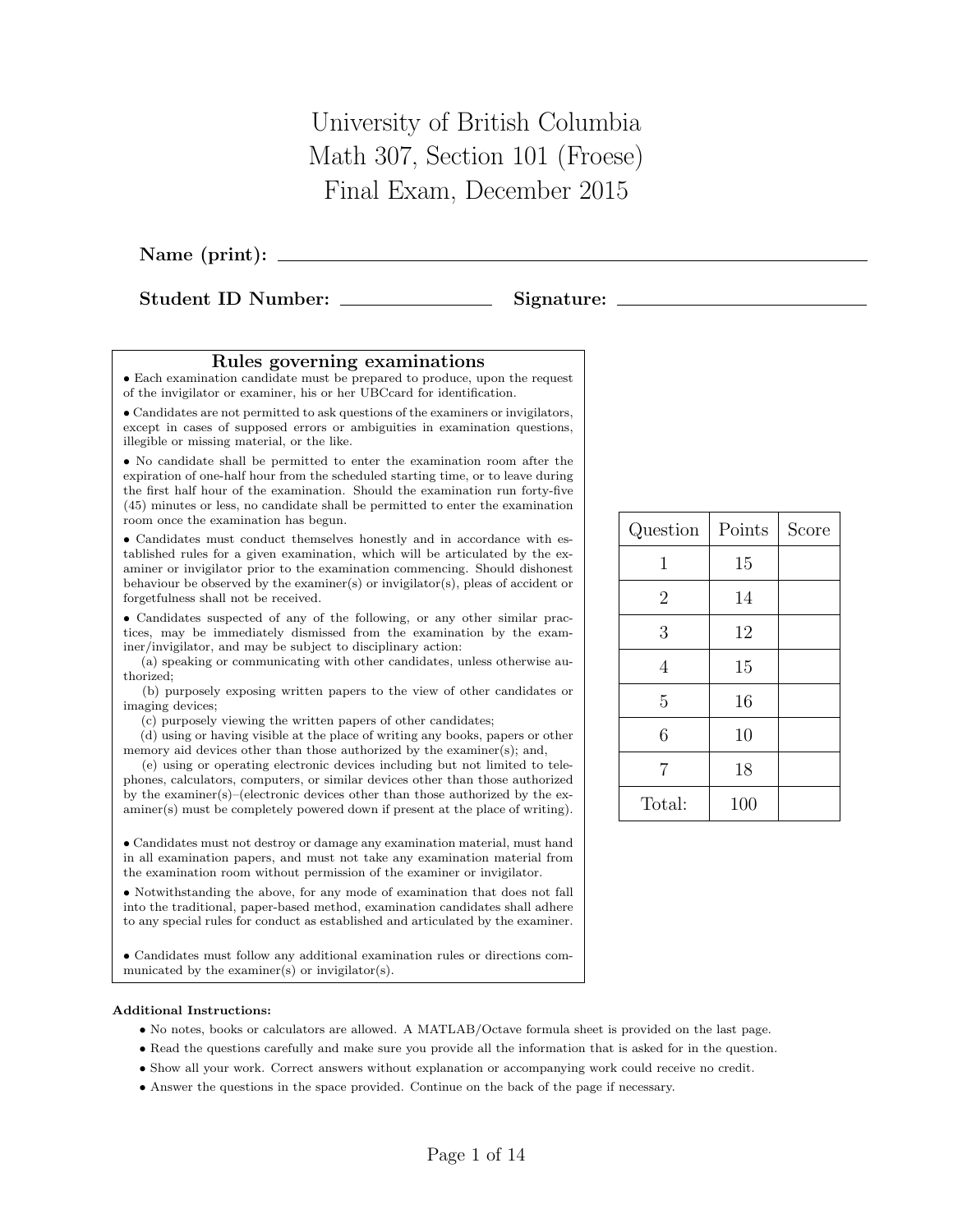1. Let

$$
A = \begin{bmatrix} 4 & 0 & 0 \\ 0 & a & 0 \\ 0 & 0 & 2 \end{bmatrix}, \quad B = \sqrt{2} \begin{bmatrix} 1 & -1 \\ 1 & 1 \end{bmatrix}.
$$

(a) (3 points) For what real values of a (if any) is  $||A|| = 4$ ?

- (b) (3 points) For what real values of  $a$  (if any) is  $\text{cond}(A) = 4$ ?
- (c) (3 points) Compute the streching ratio  $||B\mathbf{x}||/||\mathbf{x}||$ , where  $\mathbf{x} =$  $\lceil x_1 \rceil$  $\overline{x_2}$ 1  $\not=$  $\lceil 0 \rceil$ 0 1 .

(d) (3 points) Use the calculation in the previous part to determine  $||B||$  and  $\text{cond}(B)$ .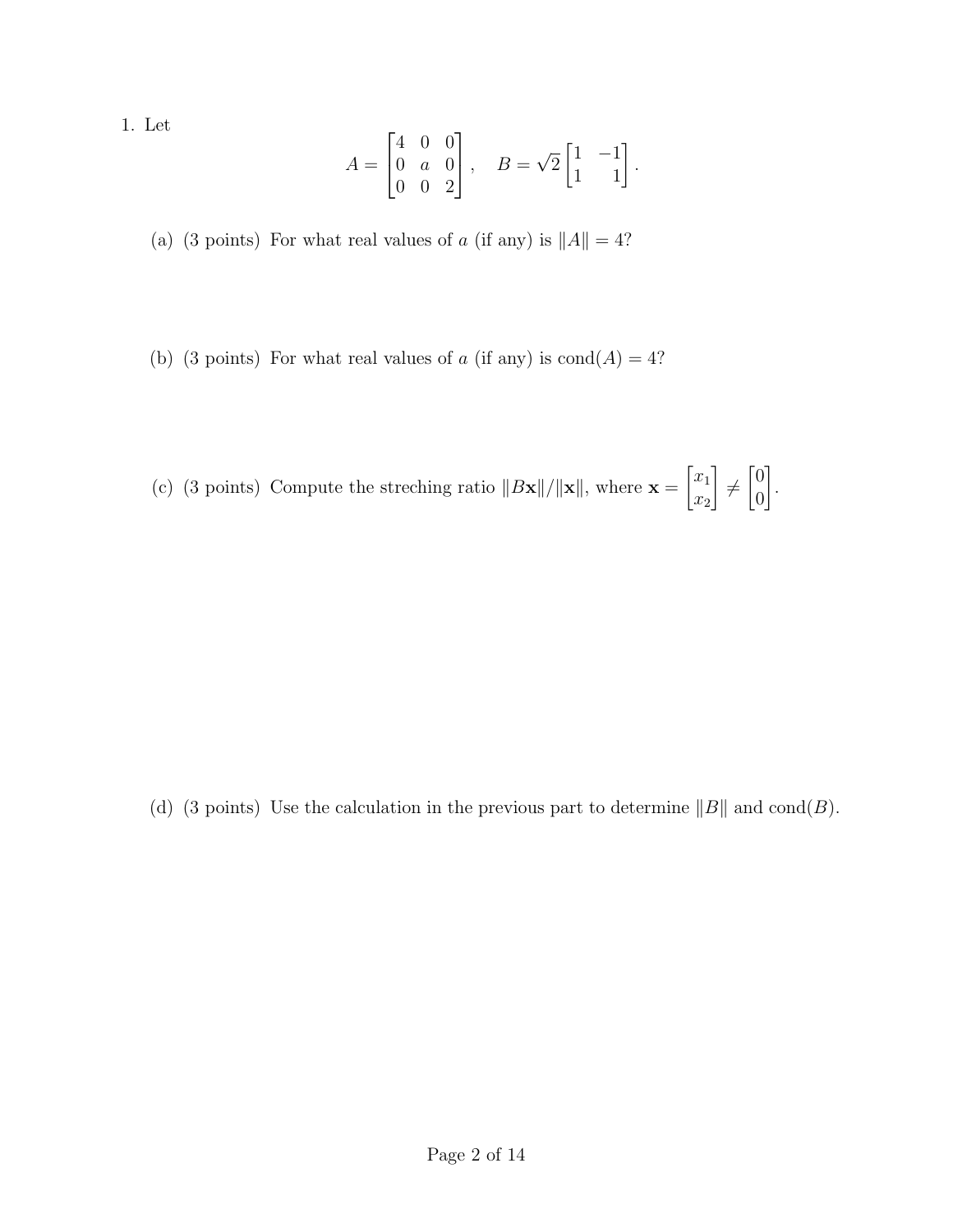(e) (3 points) Suppose C is a  $3 \times 3$  matrix with cond $(C) = 10$ . If C  $\sqrt{ }$  $\overline{1}$ 1 1 1 1  $\Big| =$  $\sqrt{ }$  $\overline{1}$ 1  $\overline{0}$ 0 1 and

$$
C\begin{bmatrix} 1 \\ 1 + a \\ 1 \end{bmatrix} = \begin{bmatrix} 1.1 \\ 0 \\ 0 \end{bmatrix}
$$
, what are the possible values of a?

- 2. Let  $(x_i, y_i)$ ,  $i = 1, \ldots 4$  be four points in the plane with  $x_1 < x_2 < x_3 < x_4$ .
	- (a) (3 points) If the polynomial  $p(x) = a_1x^3 + a_2x^2 + a_3x + a_4$  interpolates the four points, then the coefficient vector  $\mathbf{a} = [a_1, a_2, a_3, a_4]^T$  satisfies an equation of the form  $Aa = d$ . Write down A and d.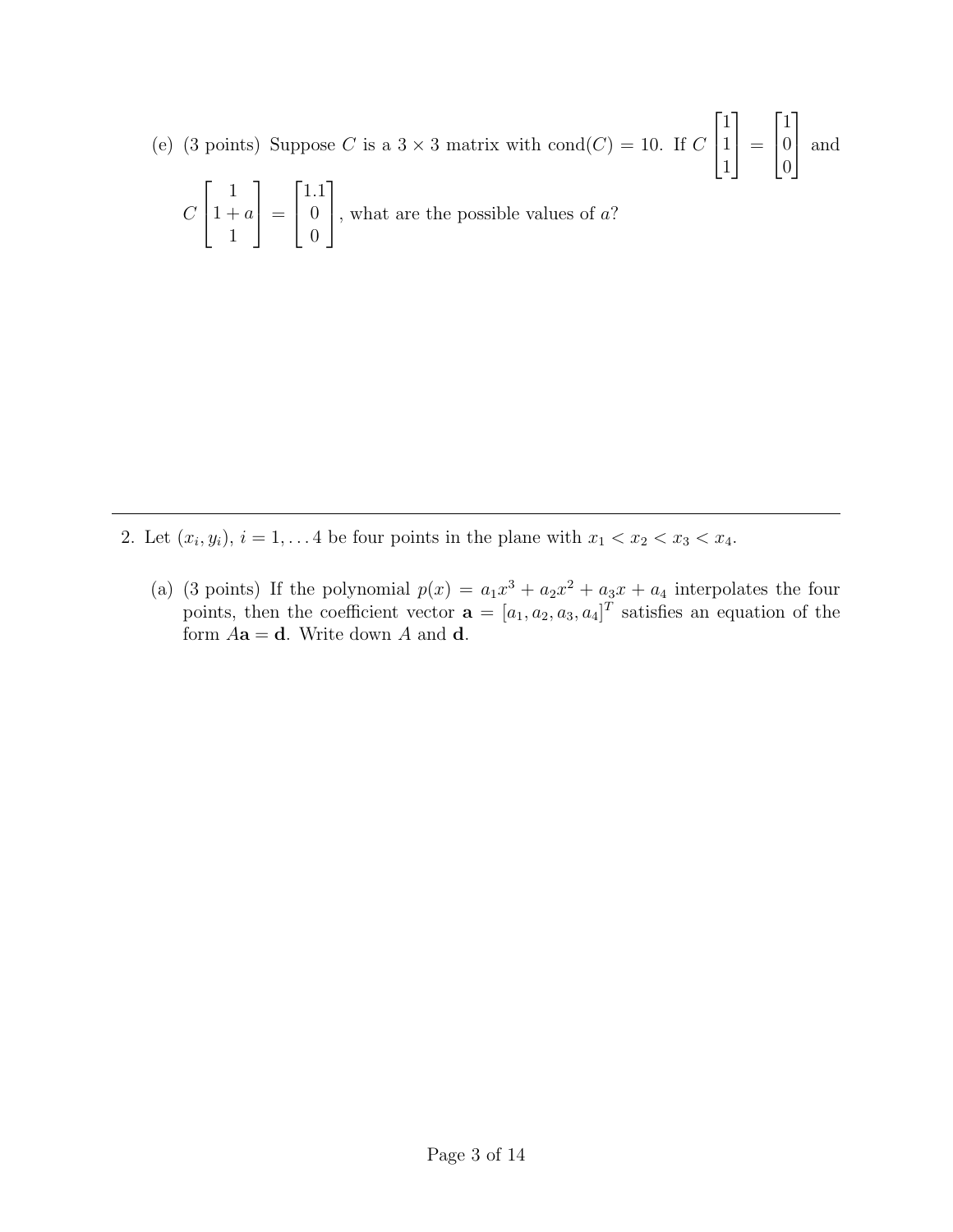(b) (3 points) If the polynomial  $p(x) = b_1x^4 + b_2x^3 + b_3x^2 + b_4x + b_5$  interpolates the four points, and also satisfies  $p'(x_4) = 0$ , then the coefficient vector  $\mathbf{b} = [b_1, b_2, b_3, b_4, b_5]^T$ satisfies an equation of the form  $B\mathbf{b} = \mathbf{d}$ . Write down B and  $\mathbf{d}$ .

(c) (4 points) If the polynomial  $p(x) = c_1x^2 + c_2x + c_3$  interpolates the four points, then the coefficient vector  $\mathbf{c} = [c_1, c_2, c_3]^T$  satisfies an equation of the form  $C\mathbf{a} = \mathbf{e}$ . Write down  $C$  and  $e$ .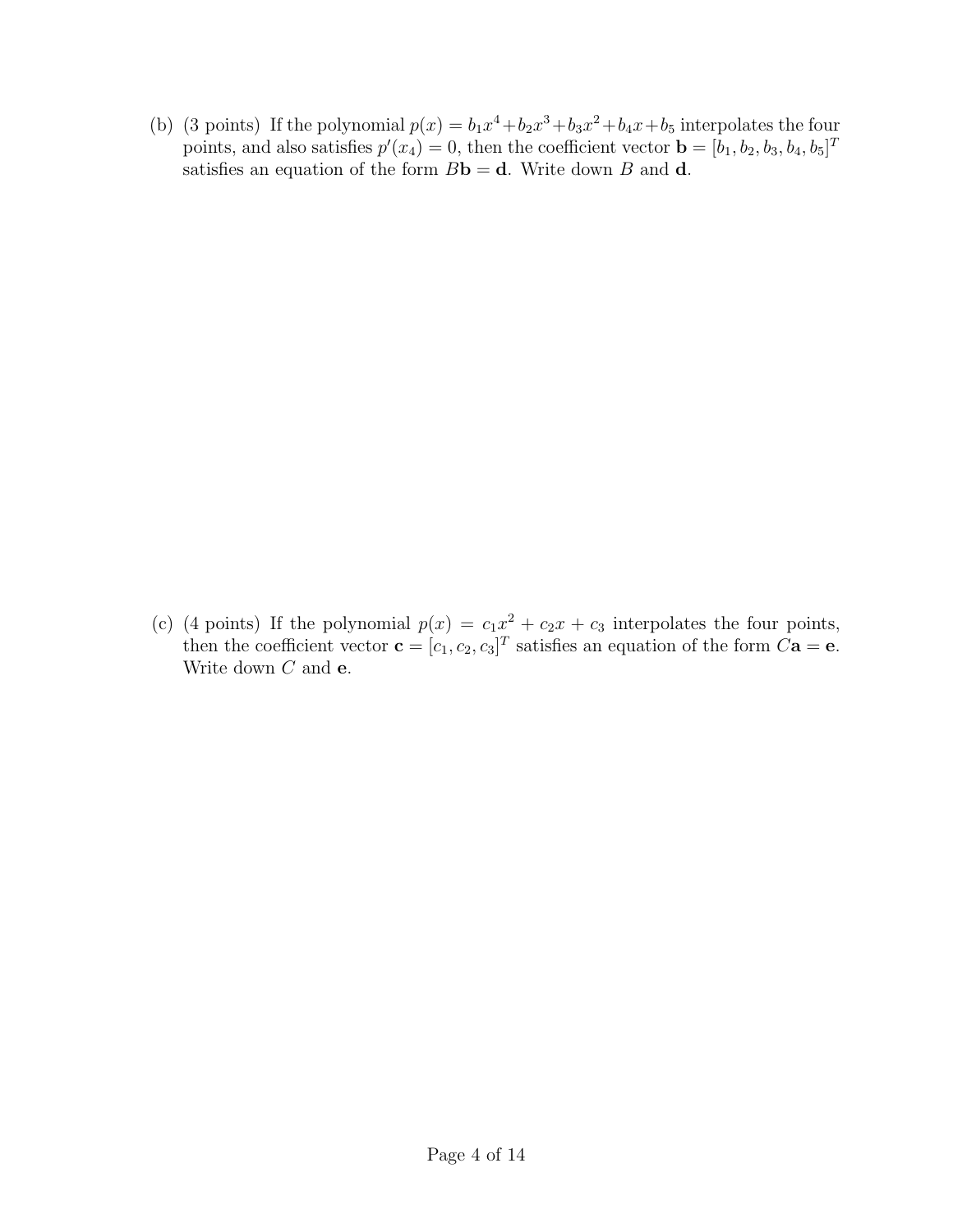(d) (4 points) For each of the equations in parts (a) (b) and (c) say whether you expect there to be a solution. For the case(s) where you do not expect a solution, write down the least squares equation. Do these have a solution? Give a reason. What quantity is minimized when the least squares equation is satisfied?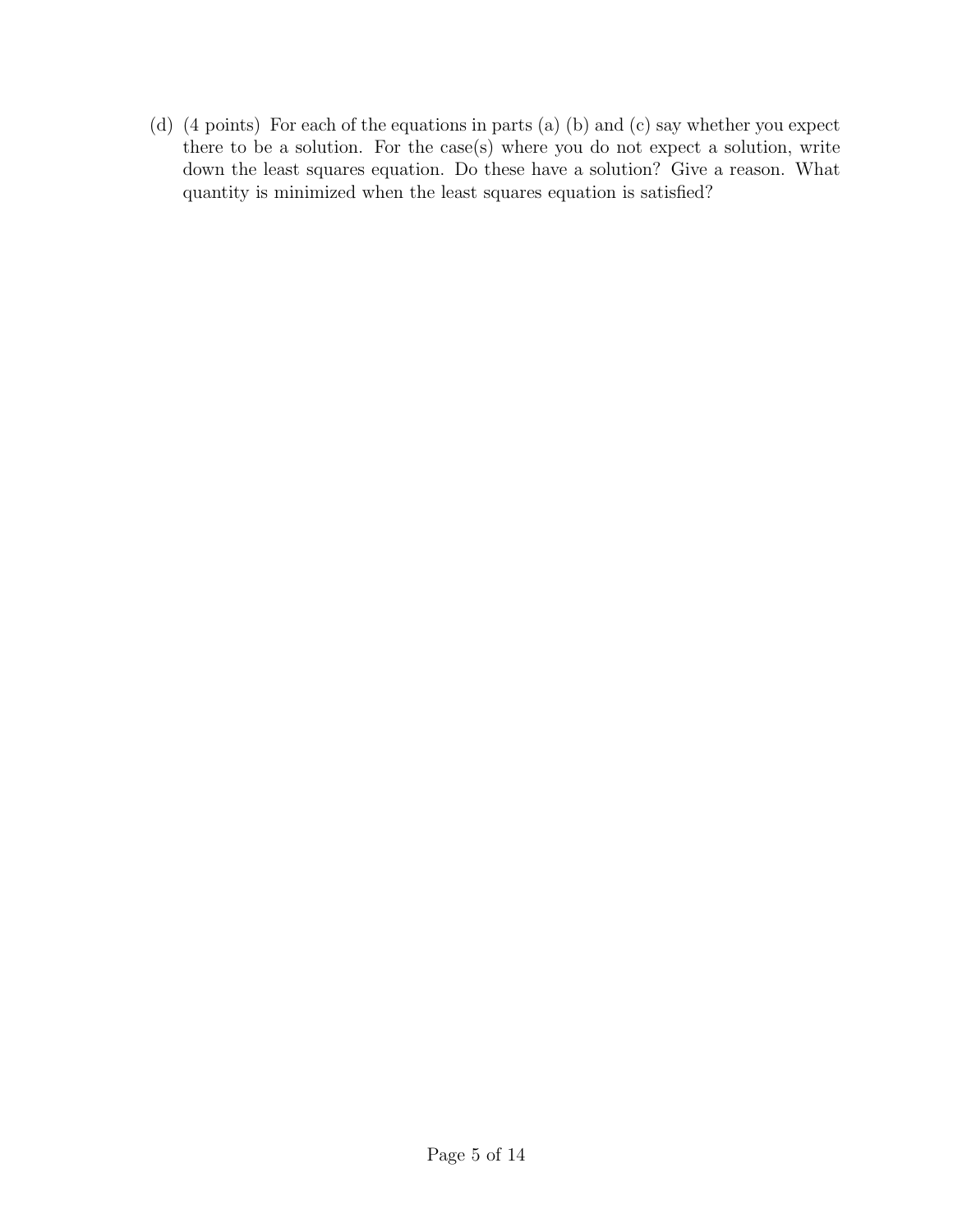3. Consider the chemical system consisting of the species  $H_2SO_4$ ,  $HSO_4^-$ ,  $SO_4^-$ <sup>-</sup> and  $H^+$ . In addition to the species H, S and O, we also regard the charge as a species q. Thus the formula matrix is

$$
A = \begin{array}{c} \n\text{H}_2\text{SO}_4 \quad \text{HSO}_4^- \quad \text{SO}_4^{--} & \text{H}^+\\ \n\text{H} & 2 & 1 & 0 & 1\\ \n\text{S} & 1 & 1 & 1 & 0\\ \n\text{I} & 1 & 1 & 1 & 0\\ \n\text{I} & 4 & 4 & 4 & 0\\ \n\text{q} & 0 & -1 & -2 & 1\n\end{array}
$$

After defining A in MATLAB/Octave, we compute

| >rref(A) |                     |                |          |         |           | $\text{S}$ >rref(A') |                     |                          |
|----------|---------------------|----------------|----------|---------|-----------|----------------------|---------------------|--------------------------|
| ans =    |                     |                |          | $ans =$ |           |                      |                     |                          |
|          | $1 \t 0 \t -1 \t 1$ |                |          |         | $1 \quad$ |                      | $0 \quad 0 \quad 1$ |                          |
| 0        |                     | $1 \t 2 \t -1$ |          |         | 0         | $\mathbf{1}$         | 4                   | $-2$                     |
| $\Omega$ | 0                   | $\Omega$       | $\Omega$ |         | 0         | 0                    | $\overline{0}$      | - 0                      |
| 0        | $\Omega$            | $\Omega$       | $\Omega$ |         | 0         | $\Omega$             | $\Omega$            | $\overline{\phantom{0}}$ |
|          |                     |                |          |         |           |                      |                     |                          |

(a) (4 points) Write down a basis for  $N(A)$  and for  $N(A<sup>T</sup>)$ .

(b) (4 points) Write down the possible reactions for this system.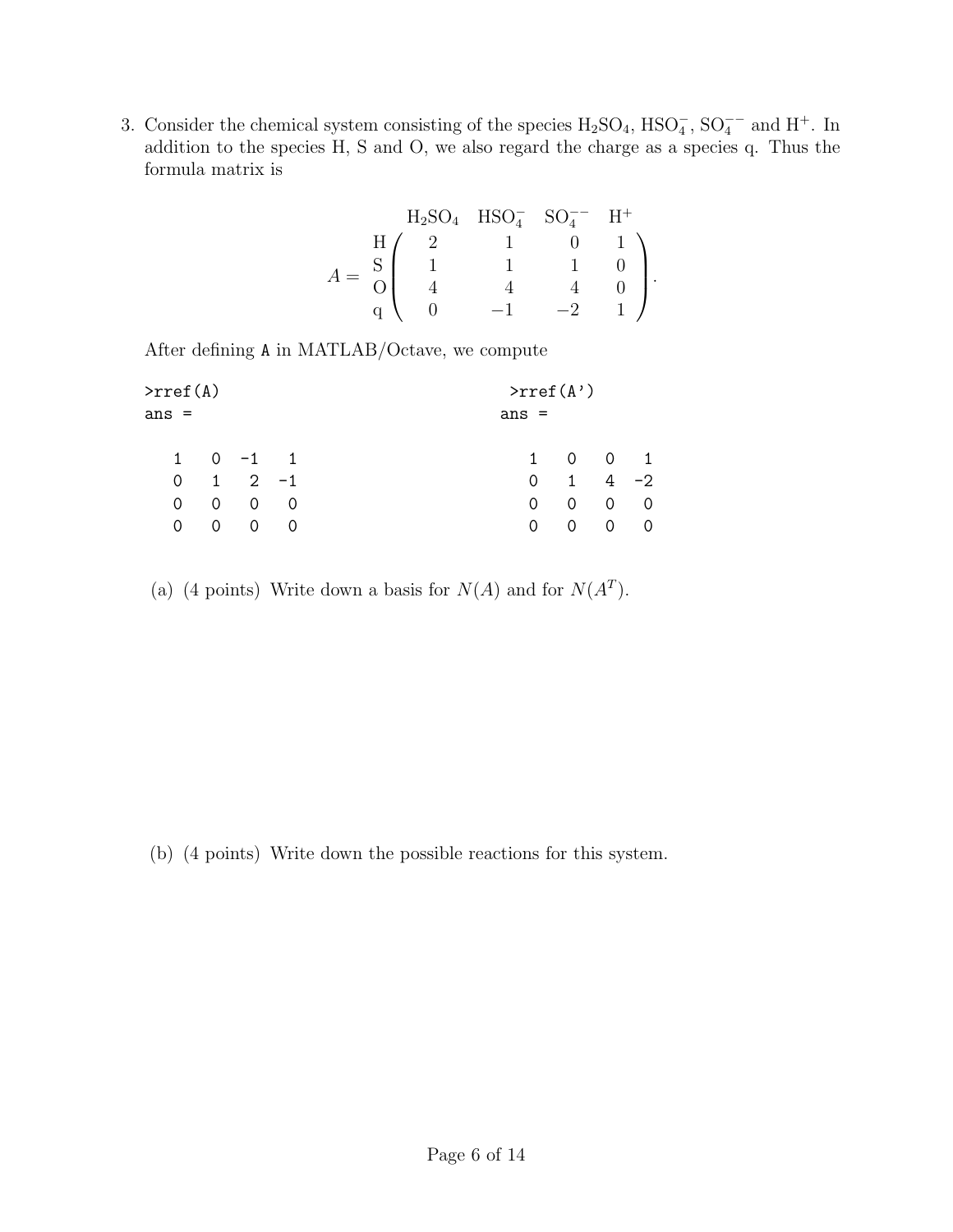(c) (4 points) If a sample contains 350 atoms of H, 200 atoms of S and 800 atoms of O, what is the total charge  $q$ ? (Hint: what subspace contains [350, 200, 800,  $q$ ]<sup>T</sup>?)

4. (a) (4 points) Write down two conditions that must be satisfied in order for the functions  $\phi_n(t)$ , for  $t \in [0,1]$  and  $n \in \mathbb{Z}$  to form an orthonormal set. Do the functions  $e^{2\pi int}$  satisfy these conditions?

(b) (3 points) Do the functions  $\phi_n(t) = (1/$ √  $\overline{2}$ ) $e^{2\pi int}$  on the larger interval  $t \in [0,2],$ form an orthonormal set? Can we expand any (sufficiently nice) function defined for  $t \in [0, 2]$  in a series  $\sum_{n=-\infty}^{\infty} c_n \phi_n(t)$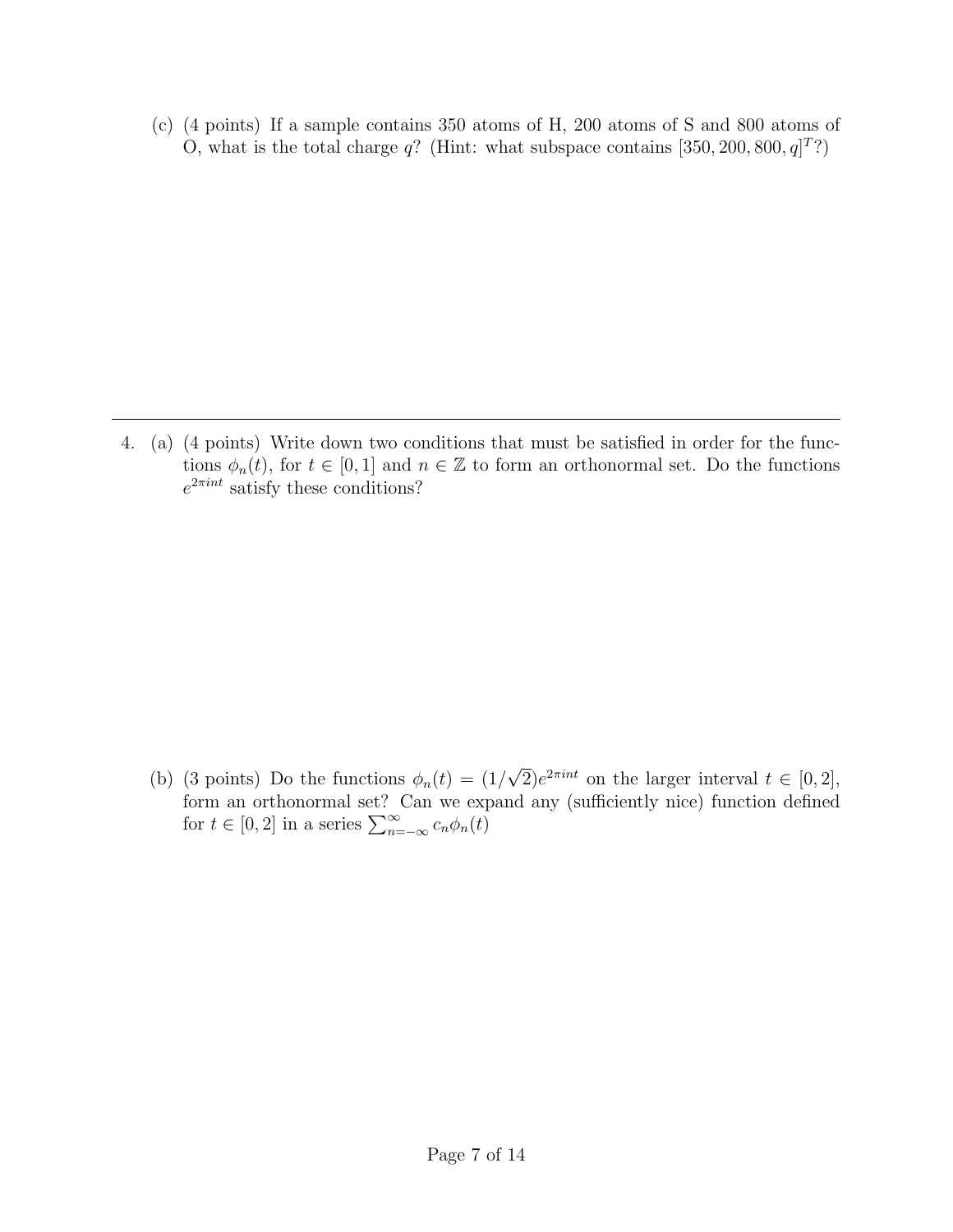(c) (4 points) Find the coefficients  $c_n$  in the Fourier series

$$
e^{i\pi t} = \sum_{n=-\infty}^{\infty} c_n e^{2\pi i nt}
$$

where  $t\in[0,1].$ 

(d) (4 points) What does Parseval's formula say for the series in part (c)?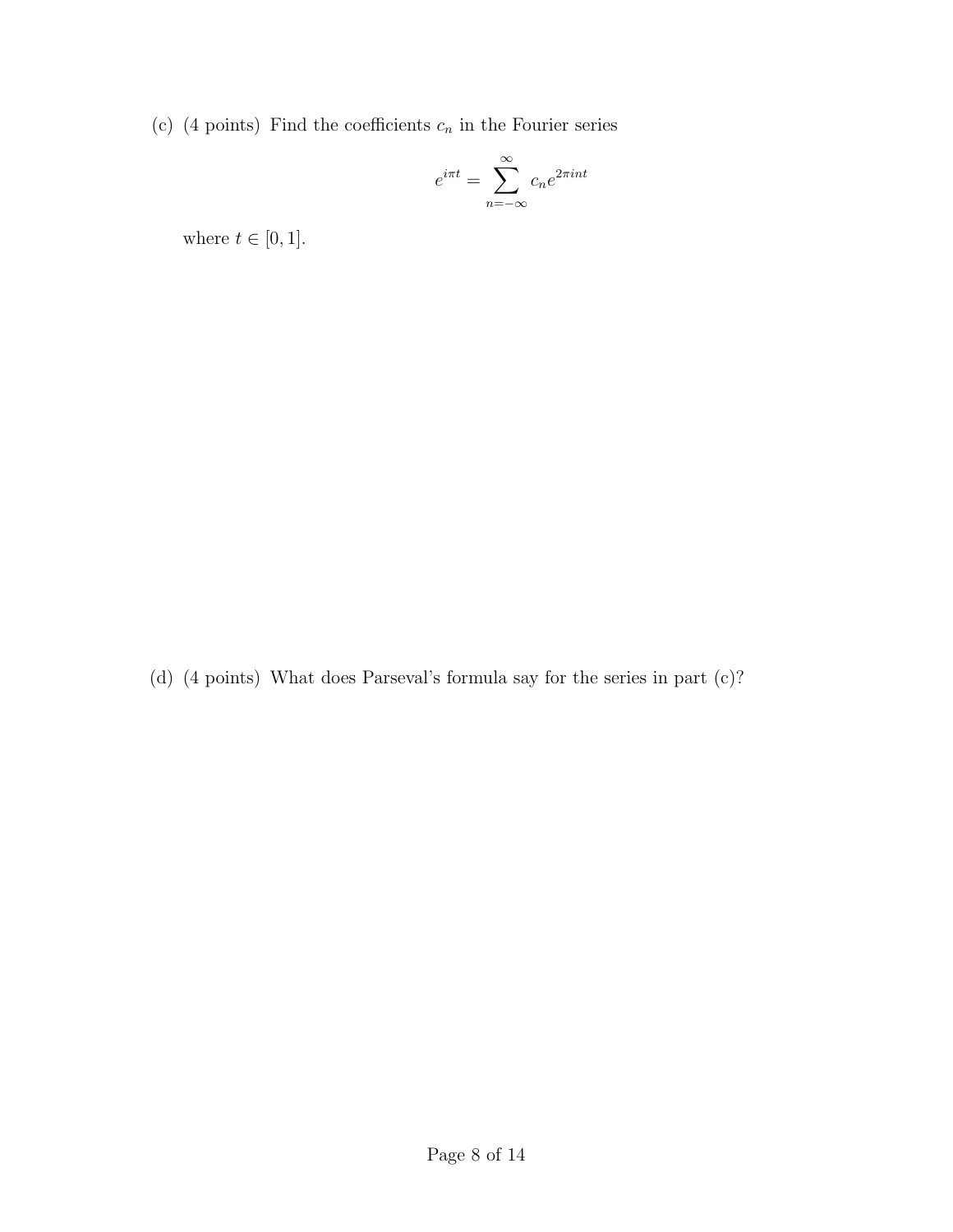5. Let

$$
A = \begin{bmatrix} 2 & -1 \\ 1 & 0 \end{bmatrix}.
$$

(a) (4 points) Is A diagonalizable? Give a reason.

(b) (4 points) Schur's lemma states that there is a unitary matrix  $U$  and an upper triangular matrix T such that  $A = UTU^*$ . Find U and T.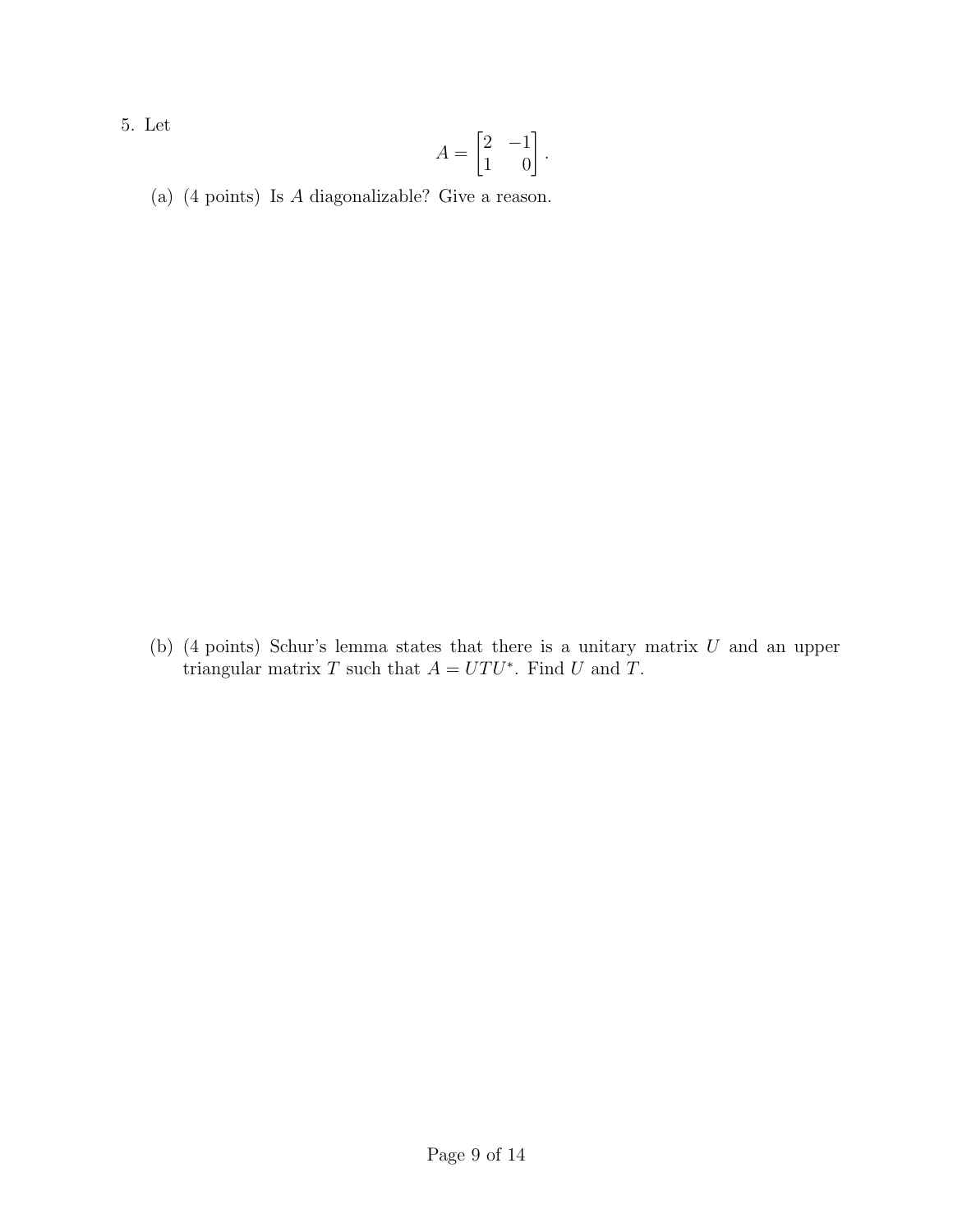(c) (4 points) What are  $T^2$  and  $T^3$ ? Guess a formula for  $T^n$  for any positive integer n, and use it to compute  $A^n$ .

(d) (4 points) Write down a formula for the *n*th term,  $x_n$ , in the sequence defined by the recurrence relation  $x_0 = a$ ,  $x_1 = b$  and  $x_{n+1} = 2x_n - x_{n-1}$  for  $n \ge 1$ .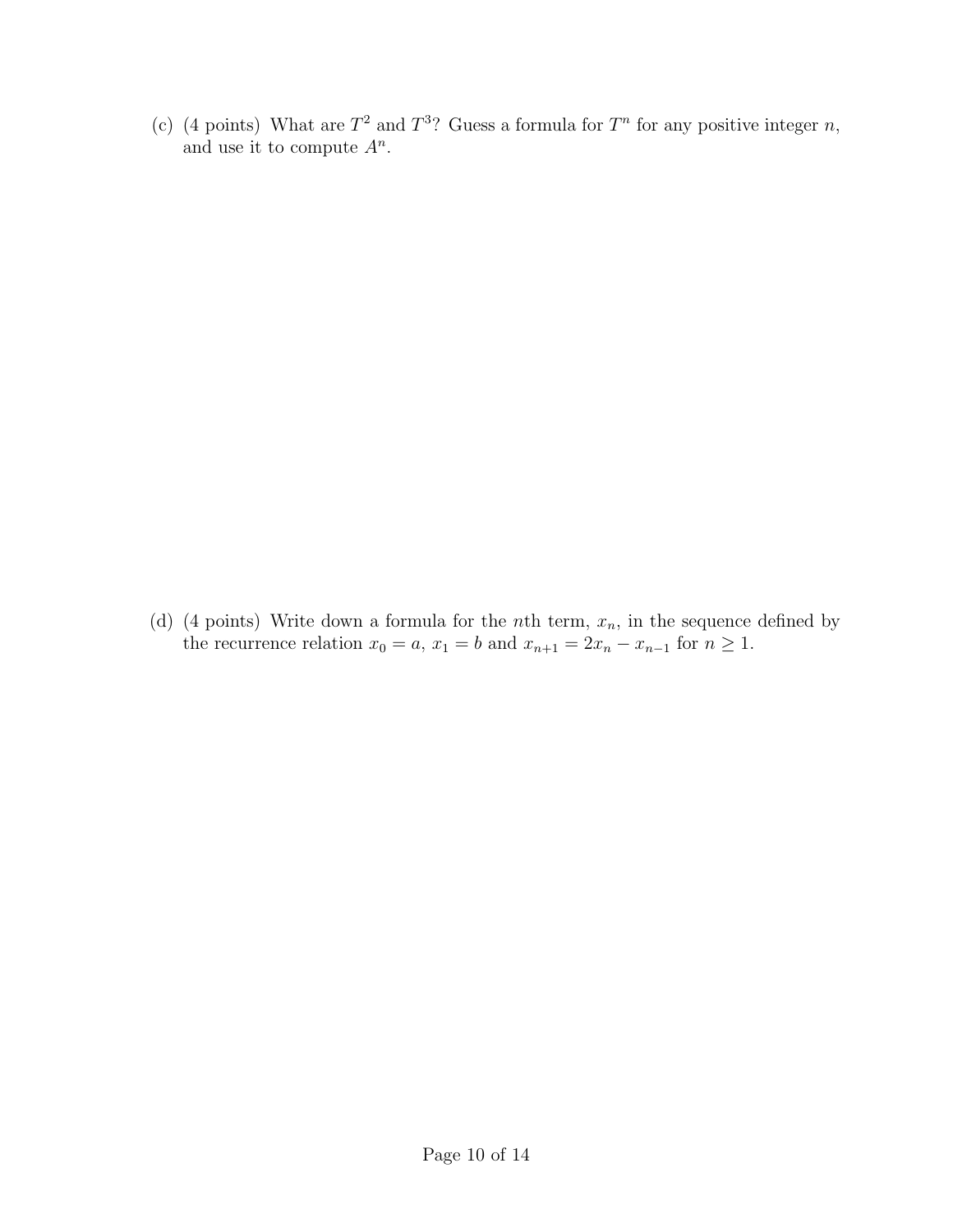6. Suppose A is an  $5 \times 5$  real symmetric matrix defined in MATLAB/Octave. The commands

 $> x=rand(5,1)$ >for k=1:50 y=(A-3\*eye(5))\x; x=y/norm(y) end

yield output ending in

| $X =$      | $X =$      | $X =$      |
|------------|------------|------------|
| 0.12692    | $-0.12692$ | 0.12692    |
| $-0.32566$ | 0.32566    | $-0.32566$ |
| 0.80572    | $-0.80572$ | 0.80572    |
| $-0.11046$ | 0.11045    | $-0.11046$ |
| $-0.46524$ | 0.46524    | $-0.46524$ |
|            |            |            |

If the eigenvalues of  $A$  are  $0, 0.5, 1.5, 2.5, 4$  what output would you get for

(a)  $(4 \text{ points}) \text{ dot}(x, A*x)$ 

(b)  $(3 \text{ points}) \text{dot}(x, x)$ 

(c)  $(3 \text{ points}) \text{dot}(y, x)$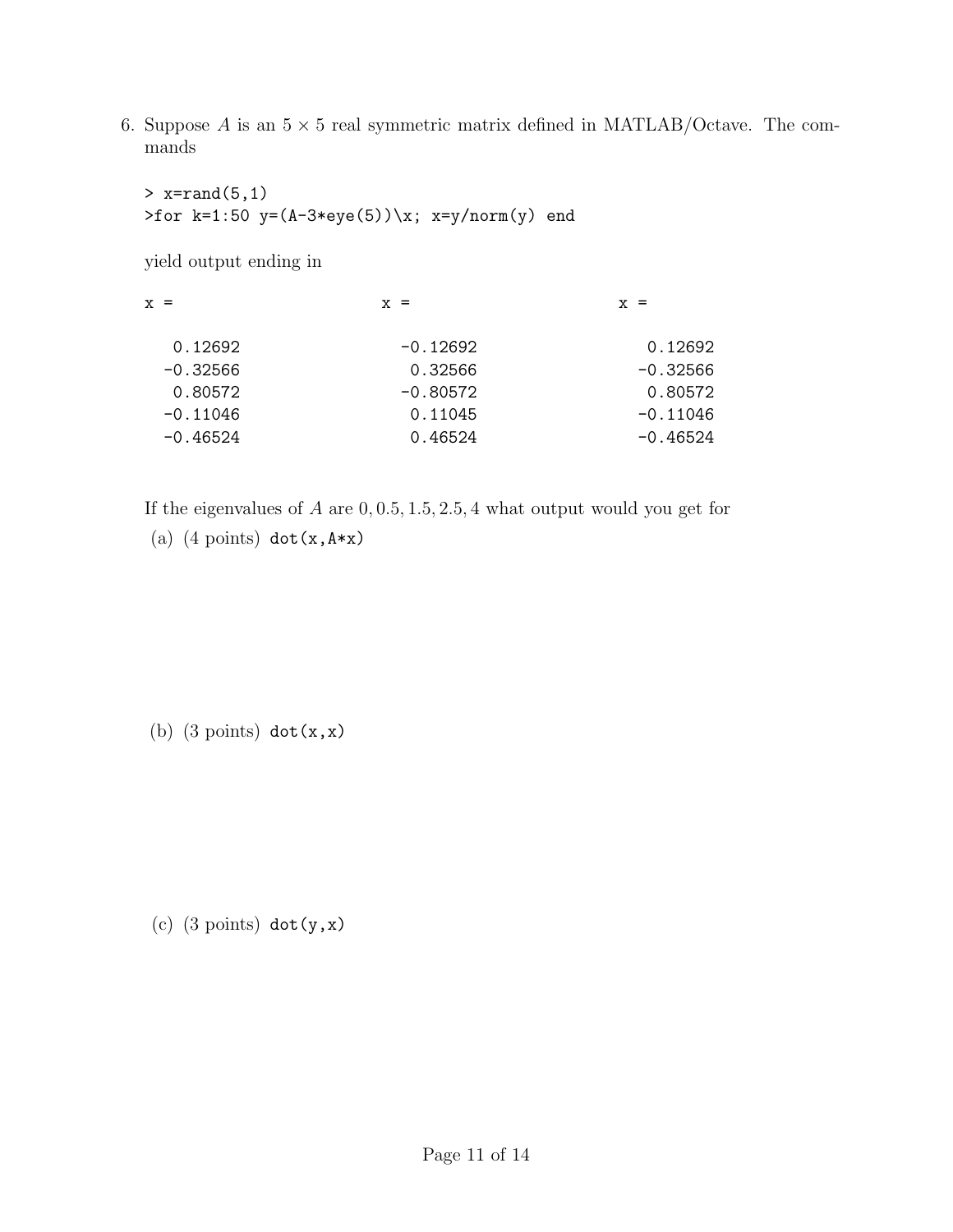7. (a) (4 points) Let  $P = [p_{i,j}]$  be an  $n \times n$  matrix. What does it mean to say that P is a stochastic matrix? If  $\tilde{P}$  is stochastic, what can you say about the eigenvalues and eigenvectors? What additional information do you have about the eigenvalues and eigenvectors if  $P^k$  has all positive entries for some  $k$ ?

(b) (4 points) Draw the 4 site internet represented by the stochastic matrix

$$
P = \begin{bmatrix} 0 & 0 & 1/2 & 0 \\ 1/3 & 0 & 0 & 0 \\ 1/3 & 1 & 0 & 0 \\ 1/3 & 0 & 1/2 & 1 \end{bmatrix}.
$$

(c) (3 points) By examining this internet or otherwise, find an eigenvector of P with eigenvalue 1.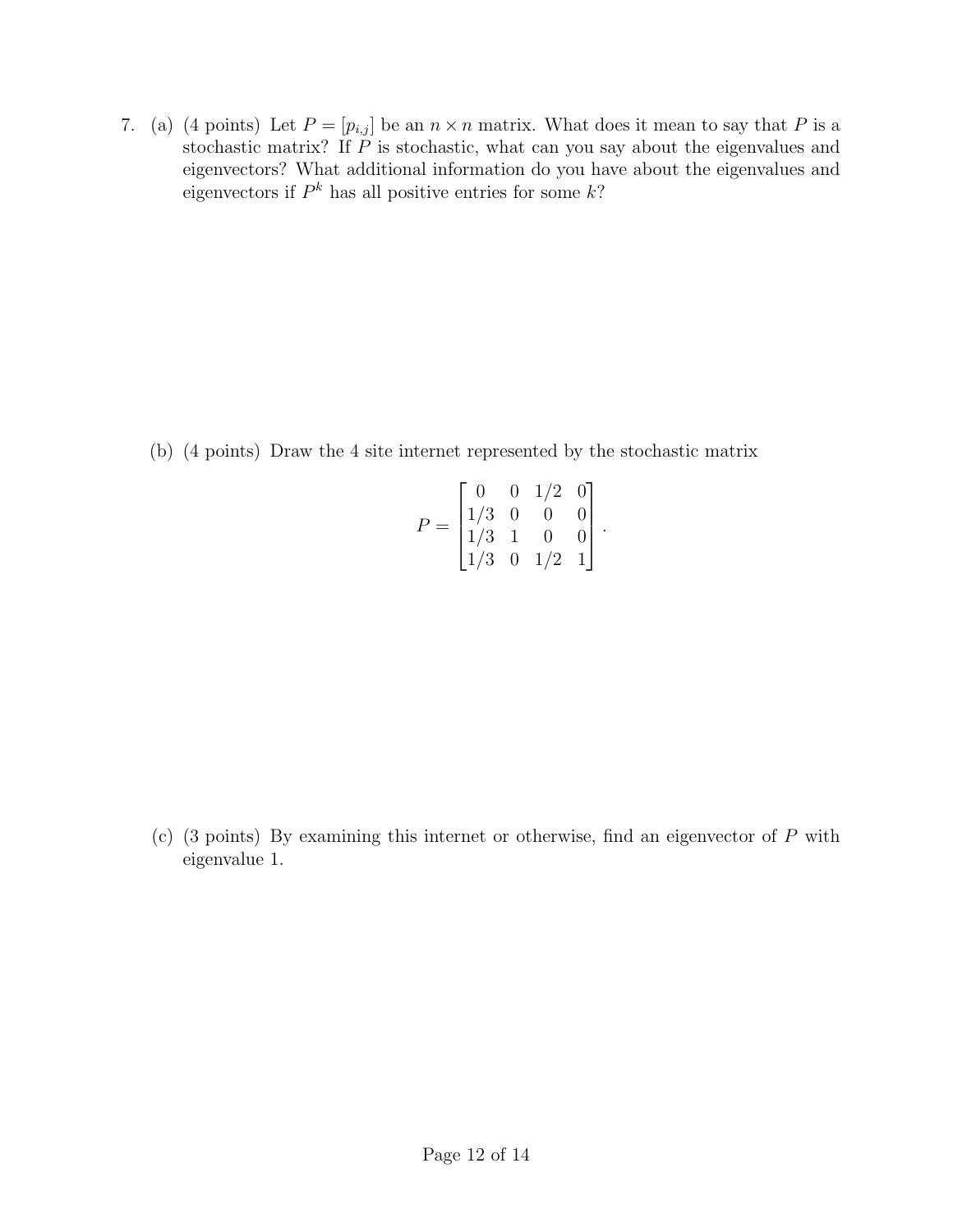(d) (3 points) Given that the eigenvalues of P satisfy  $\lambda_1 = 1, |\lambda_2| = 0.65034, |\lambda_3| =$  $|\lambda_4| = 0.50624$ , what is  $\lim_{k \to \infty} P^k$  $\sqrt{ }$  $\left| \right|$ 1 0 0 0 1  $\left| \right|$ ?

(e) (4 points) If we add damping with a damping factor  $\alpha = 1/2$  what is the new stochastic matrix S? What can you say about  $\lim_{k\to\infty} S^k$  $\sqrt{ }$  $\overline{\phantom{a}}$ 1  $\overline{0}$ 0 0 1  $\overline{\phantom{a}}$ ?